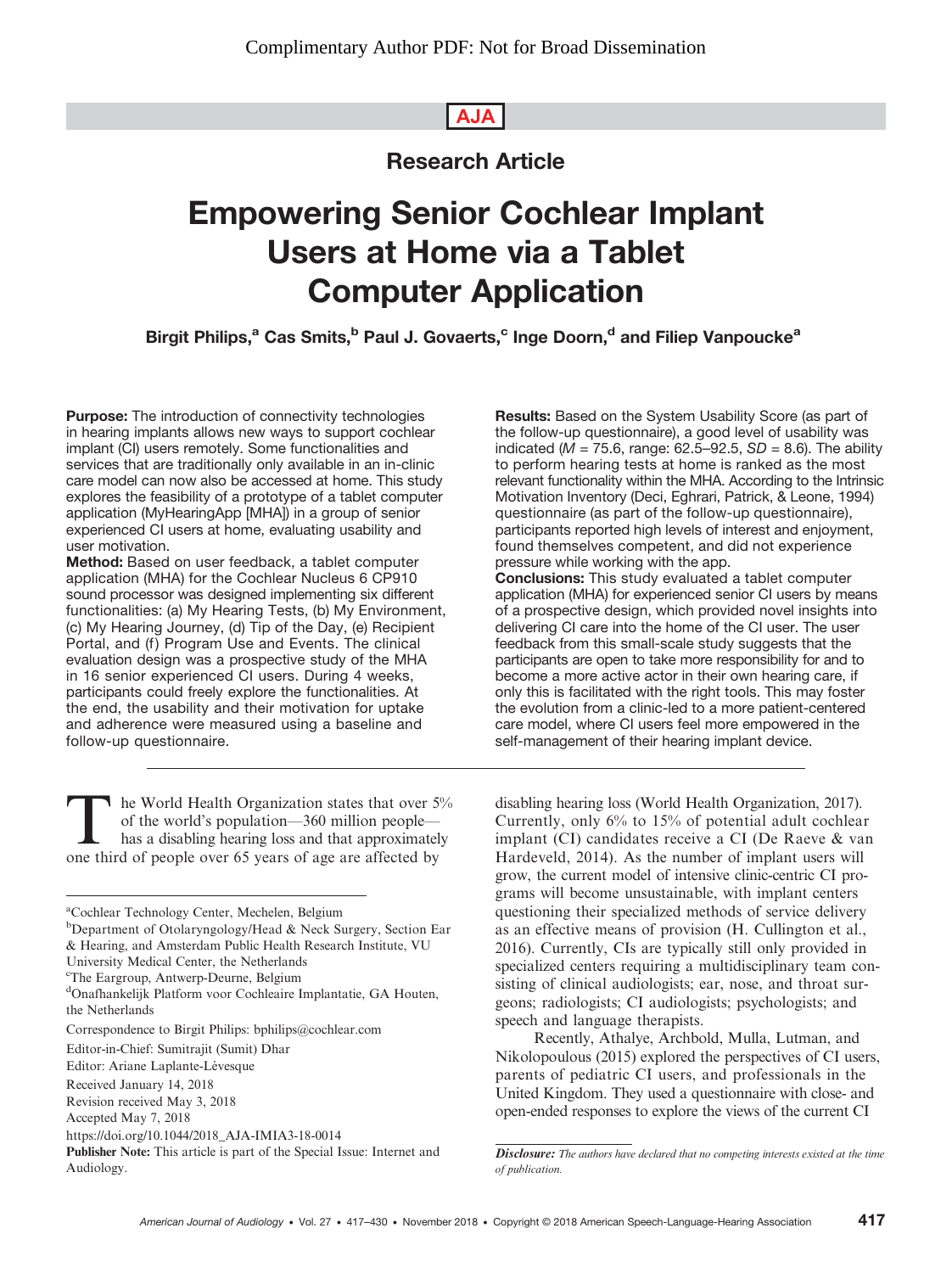service delivery and the potential issues in the long term. Seven hundred forty-eight responses were obtained, the majority of which (69%) were from CI professionals. The remaining respondents were parents (19%) and CI users (12%). The study showed that current services are perceived to be predominantly led by CI centers where decisions related to appointments, provision of standard care, treatment, accessories, management, and long-term maintenance are made by the team at the CI center. In the future, participants (whether user, parent, or professional) in Athalye et al.'s study would like these decisions to be predominantly led by the users themselves. Both qualitative and quantitative study results revealed that the majority of participants opted for care to take place closer to home, avoiding travel, and for local audiology services in which educational and other support services are integrated into CI provision. In addition, other researchers (Archbold & O'Donoghue 2007; Punch & Hyde, 2011) have emphasized the importance of a close liaison between CI centers and local educational services to ensure the best possible management and the continuous use of the CI in school-age children. Furthermore, Grenness, Hickson, Laplante-Lévesque, and Davidson (2014) defined patient-centered care in the context of audiologic rehabilitation. They concluded that individualized care was the overarching theme and highlighted the importance of flexibility in rehabilitation.

Hence, there appear to be arguments that suggest that future care models should be much more centered on the patient and closer to the home environment. In such a model, it is crucial to reconcile the desire for more autonomy from the patient perspective with the clinician perspective to provide a highly effective care. This can be enabled by a digital platform, where both professionals and patients have access to relevant information. There is a growing interest internationally in the power of eHealth technology to deliver improved health care services and information to more people and more effectively. The use of eHealth in hearing health care is relatively new. Initially, these applications mainly included delivering diagnostic services and fitting of hearing aids (HAs) or CIs for those in rural and underserved areas (Swanepoel & Hall, 2010). Currently, eHealth can also be applied as a more innovative way to look at audiologic rehabilitation and long-term selfmanagement of hearing problems and HAs (Ferguson, Brandreth, Brassington, Leighton, & Wharrad, 2016; Greenwell, Featherstone, & Hoare, 2015; Henshaw & Ferguson, 2013; Hesser et al., 2012; Molander et al., 2015; Thorén, Oberg, Wänström, Andersson, & Lunner, 2014).

Prompted by the realization that insights in Internetbased self-management tools for CI users are scarce, the Supported Hearing in Elderly Citizens project (funded by the Active and Assisted Living Programme, Project Number 2013-6-065) was set up. This project aimed at developing an eHealth tool to empower senior CI recipients in increasing the self-management of their hearing implant device and using this device more effectively. In the first phase of the project, focus groups were held to identify the biggest user needs. Based on the outcomes of these sessions, six

functionalities were adopted and implemented on a tablet computer application called  $MyHearingApp$  (MHA). The aim of the study reported here was to conduct an evaluation of the MHA in a group of senior experienced CI users. As we wanted to understand the barriers and facilitators of the use of and adherence to the MHA, we have opted to focus on assessing the usability of and motivation for uptake and adherence to the MHA. In parallel, a study was conducted with adult newly implanted CI users (De Graaff et al., 2018). The main goal in this study was to evaluate the use and feasibility of the self-test functionality (i.e., one of the six functionalities of the MHA) within the first months after cochlear implantation.

## Materials and Methods Description of the MHA

As the involvement of key stakeholders in the development of eHealth interventions is being increasingly recognized as a means to embed the patients' perspective in the intervention, focus groups with CI users were held prior to the development of the MHA (Ferguson, Brandreth, Brassington, & Wharrad, 2015; Ferguson et al., 2016). Insights gathered during three focus groups (eight adult CI users per group) guided the development of the MHA. In short, the MHA is a tablet computer application that stores all information in a secure data repository in the cloud. The application can be used by a hearing implant user or by a clinician. The clinician has full access to all the data sets of the users. An individual user can only access his or her own data. Currently, the application only runs with the Cochlear Nucleus 6 CP910 sound processor. It includes six functionalities: (a) My Hearing Tests, (b) My Environment, (c) My Hearing Journey, (d) Tip of the Day, (e) Recipient Portal, and (f) Program Use and Events.

## My Hearing Tests

The hearing assessment module in the MHA includes self-test versions of tests that are normally conducted in a clinic environment: phoneme discrimination and the categorical loudness scaling test of the auditory speech sounds evaluation (A§E) test battery (Govaerts et al., 2006), a common Dutch monosyllabic consonant–vowel–consonant (CVC) words-in-quiet test (Bosman & Smoorenburg, 1995), and a digits-in-noise test (Smits, Goverts, & Festen, 2013). Each hearing test could only be administered once a day by each participant, in order to overcome a possible learning effect. Details about connectivity and calibration can be found in the Participants section. Figure 1 shows a screen shot of the My Hearing Tests functionality of one participant.

Phoneme discrimination. This test is a self-test version of the A§E Phoneme Discrimination Test. It is a discrimination test in which one speech sound is repeatedly presented and, at a certain moment, a deviating speech sound is presented. The CI user has to react as soon as he or she hears the deviating speech sound. Eight pairs are tested and presented in quiet at 70 dB SPL. The score is the total number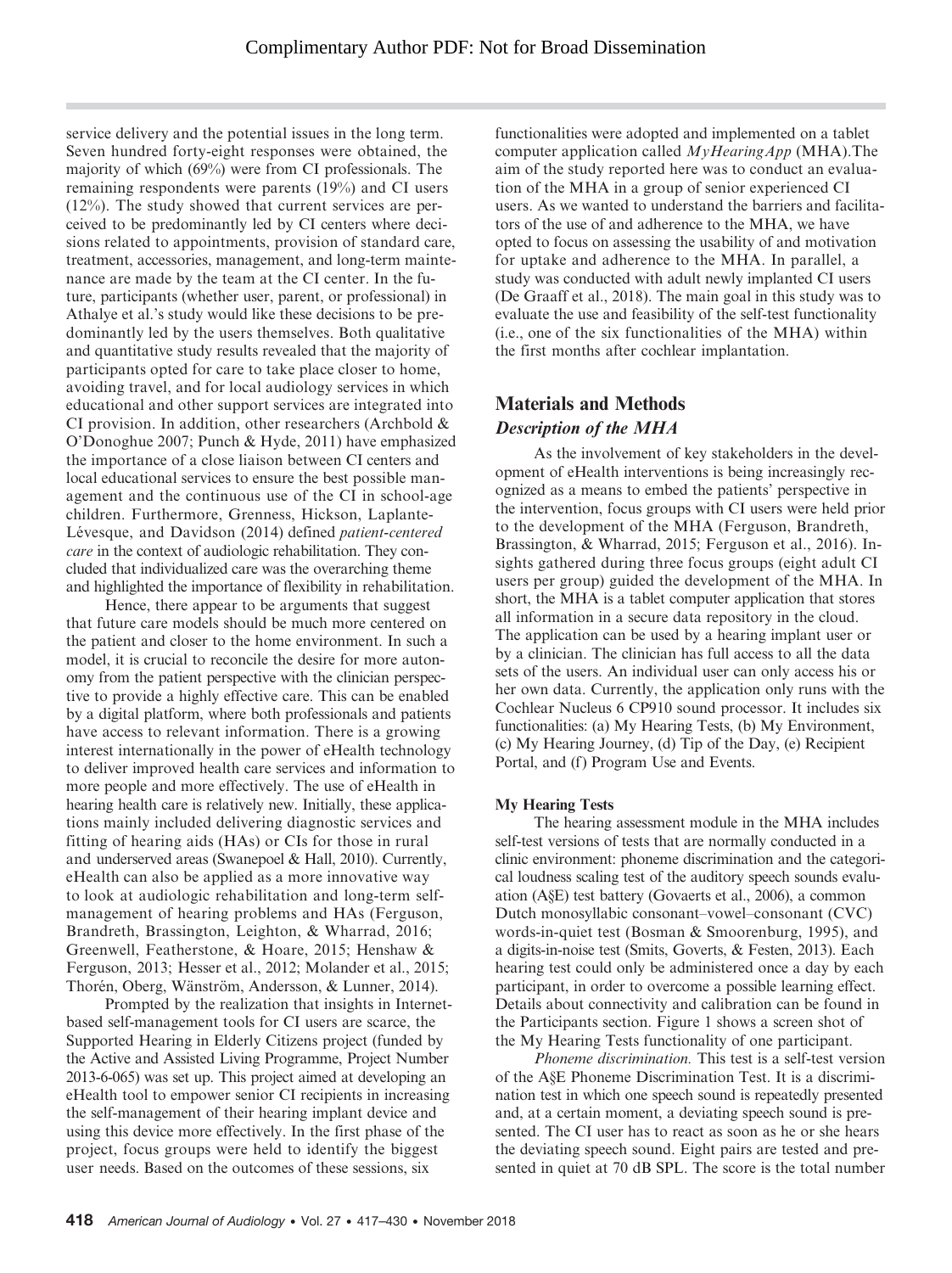Figure 1. Screen shot of the My Hearing Tests functionality of one participant. The detailed view (right hand pane) shows the results obtained for the Speech-in-Noise Tests during the study. Each dot represents a Speech-in-Noise Test result, performed on a specific day.



of correctly discriminated phoneme pairs, expressed as a percentage.

Categorical loudness scaling. This test is a self-test version of the A§E Loudness Scaling Test. Loudness scaling is particularly useful to ascertain the fitting of CI processors for different frequencies (Vaerenberg, Govaerts, De Ceulaer, Daemers, & Schauwers, 2011). The test assesses the normality of the implant user's intensity perception. The user has to rate the loudness (seven categories, from inaudible dB SPL to too loud) of a narrow band noise centered at 1000 Hz at different intensity levels, ranging from 30 to 80 dB HL. Each intensity is presented twice. The score is the absolute difference from the user's loudness rating to the reference curve, consisting of the loudness ratings of young normal listeners, averaged over all intensity levels.

Monosyllabic words in quiet. Speech recognition in quiet is assessed using monosyllabic words with a CVC structure, presented by a female Dutch speaker (Bosman & Smoorenburg, 1995). Two lists of 12 CVC words are chosen at random and presented in quiet at 65 dB SPL. The participants are instructed to enter everything they understand, even if it is a single phoneme or a nonsense

word. The response to the first word in each list is not included in the calculation of the test score. In the clinic, a trained audiologist scores the test by counting phoneme errors in the verbal user responses. In the MHA version, a scoring version was developed to calculate the phoneme error rate based on the typed user responses. This algorithm was validated prior to the study (De Graaff et al., 2016).

Digits in noise. This test is based on the standard digits-in-noise test (Smits et al., 2013). In the MHA implementation, digit triplets (e.g., 5-8-6) are presented in speech-shaped noise at an overall presentation level of 65 dB A, with the signal-to-noise ratio varied adaptively in 2-dB up/down steps depending on the correctness of each preceding response (all three digits to be identified for a correct response). A total of 27 triplets are presented, and the responses to triplets seven to 27 are used to calculate the speech reception threshold, that is, the signal-tonoise ratio which corresponds to a score of 50%.

#### My Environment

The Nucleus 6 CP910 sound processor constantly analyzes the sound environment and classifies the sound in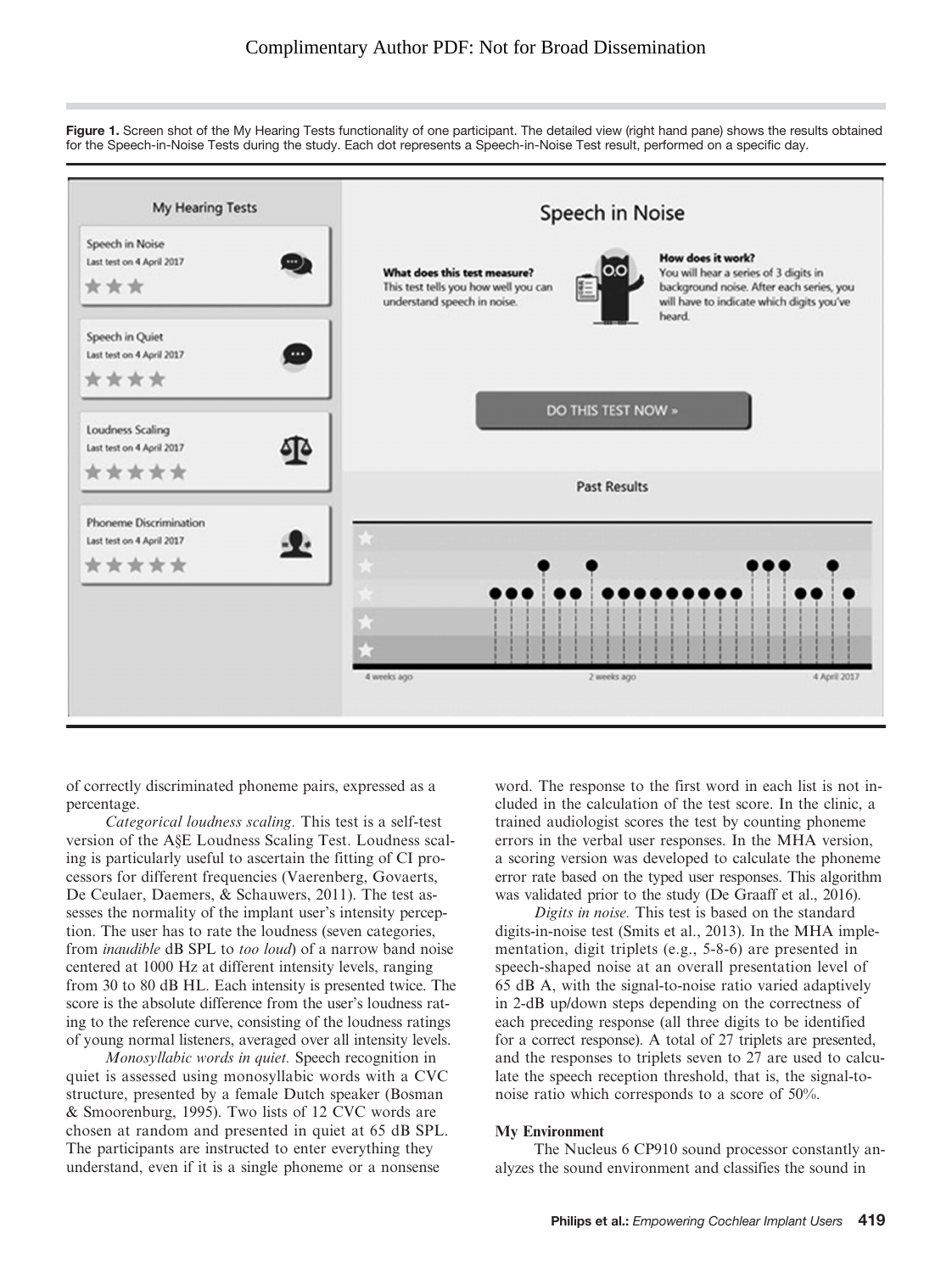six categories (speech in quiet, speech in noise, music, quiet, noise, and wind noise; Mauger, Warren, Knight, Goorevich, & Nel, 2014) with the primary purpose of automatically controlling the sound enhancement features (SmartSound iQ) and the secondary purpose of providing an overview of the sound environment (Nucleus 6 data logging). The MHA extends the data logging functionality in the clinician software (Cochlear Custom Sound Suite) by providing the CI user for the first time, without going to the clinic, an overview of personal CI use over the last 30 days in 1-day intervals. This functionality requires downloading the data logs from the Nucleus 6 CP910 sound processor to the MHA by using the Cochlear Nucleus CR230 Remote Assistant and can be downloaded via a USB cable for display in the MHA. For each day, the user can see the proportion of time spent in conversations, in listening to music, or in environmental sounds.

#### My Hearing Journey

In keeping with the MHA objective of motivating the user through personal empowerment, a screen is provided to track a user's progress on a set of hearing milestones, known as My Hearing Journey. In this version of the application, the goals were predetermined by an expert clinician. In a future version, it would be desirable for a user to personalize the hearing goals. During the rehabilitation process, the user collects "badges" to represent milestones in performance as they are reached. In total, six badges can be earned, of which four relate to a certain environment the participant has to spend a specific amount of time in, based on data logging (e.g., Badge 1 is earned when the participant uses his or her sound processor for a total of 25 hr). The remaining badges (Badges 2 and 5) are earned when the participant carries out a specified hearing test (e.g., Badge 2 is earned after performing the phoneme discrimination test). In order not to discourage the participants, they were not informed regarding the total number of badges that can be earned.

#### Tip of the Day

In order to build up competences in the optimal use of the implant system in daily life, the MHA offers a tip of the day. These tips have been derived from various sources, for example, the Recipient Portal (described in the next section) and guidelines, by expert clinicians. Some can help participants to reach their milestones (from the My Hearing Journey functionality). For example, users are reminded that they can make use of disposable batteries if they forget to charge their reusable ones.

## Recipient Portal

The Recipient Portal is a secure portal delivering personalized content and services to support the optimization of CI use in senior CI recipients. For example, information regarding the use of the Nucleus 6 CP910 sound processor (e.g., how to use rechargeable batteries, how to change microphone covers), CR230 Remote Assistant, and accessories is readily available. Tips regarding talking on

the phone, having conversations, and listening to music are also accessible.

#### Program Use and Events

This module helps users to identify which programs are used at home. It also keeps track of device-related events, for example, how often the battery runs flat or the sound processor coil falls off.

## **Participants**

Eighteen participants were recruited through the Dutch CI user society "Onafhankelijk Platform voor Cochleaire Implantatie." An invitation to participate was posted on the organization's website and in their newsletter. Inclusion criteria were having a Nucleus 6 system and being older than age 60 years. No inclusion criteria were set in terms of the participants' performance or their computer literacy. The study was approved by the medical ethics committee of the VU University Medical Center. The participants enrolled into the study voluntarily and provided informed consent. They received a voucher and travel expenses as compensation for participation. Two participants were not able to explore the MHA functionalities due to technical issues. The first participant had to use a loaner Nucleus 6 CP910 sound processor because of a technical issue with his own processor. No data logs with the loaner processor could be obtained. The second participant was not able to connect the tablet computer to the Wi-Fi network at home.

The data of the remaining 16 participants (12 male, four female) were statistically analyzed (SPSS; IBM, 2011). The mean age was 68 years (range:  $61-80$  years,  $SD = 5$ ). The participants had between 13 months and 15 years of implant experience and indicated that they used their CI on average 15.9 h per day (range: 10–24 h). Ten were unilateral CI users, and six were bimodal users (i.e., wearing a contralateral HA). Two participants stated having visual problems, and four reported having arthritis in their fingers. The majority (87%) lived together with a partner (and children), and the remaining participants lived alone (13%).

## Study Protocol

Participants took part in an initial group (up to five persons) counseling session (90 min). The investigator explained the study protocol, and informed consent was obtained. Each participant received a loaner (Windows) tablet computer (ACER Aspire Switch 10 V) with the MHA preinstalled and a 10-min hands-on training prior to taking the tablet computer home, mimicking a typical counseling session possible in a busy clinic setting. A baseline questionnaire was completed by the participants at the end of this session. During a 4-week take-home period, the participants could freely explore the functionalities of the MHA, after which they returned the tablet computer at the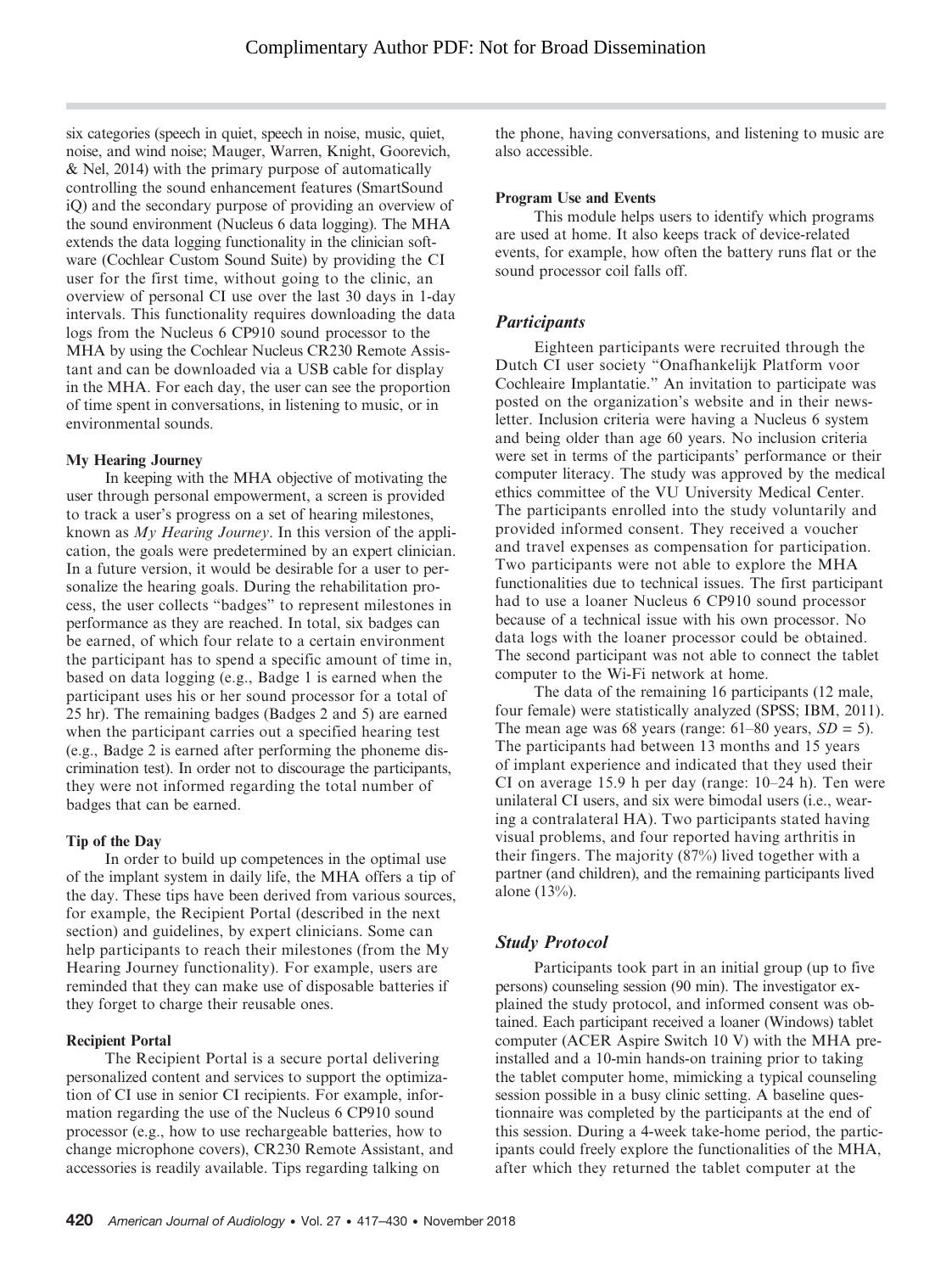evaluation session. During this session, a follow-up questionnaire was completed.

For speech recognition testing, a personal audio cable was used to directly inject audio signals from the tablet computer to the sound processor. The setup was calibrated such that the signals presented via the audio cable were delivered at predefined levels for phoneme discrimination, loudness scaling, words in quiet and digits-in-noise tests (De Graaff et al., 2016). The accessory-mixing ratio of the sound processor was set to "accessory only"; this was to ensure that the participants only received sound via the audio cable and were not distracted by ambient sound received via the microphones. Bimodal users were instructed to switch off their HA during speech tests. The results of all four hearing tests were shown to the participants in a uniform manner, an ordinal scale consisting of a fivestar rating, ranging from poor to perfect performance. For each hearing test, an expert clinician determined appropriate boundaries between the categories based on known statistics of these test outcomes in a clinic setting (see Table 1).

## **Questionnaires**

To evaluate the experience of CI users with the MHA and to understand the motivation of the participants for uptake and adherence of the app, two questionnaires (baseline and follow-up) were developed.

Literature from chronic health domains suggest that an individual's motivation plays a significant role in treatment compliance (Vermeire, Hearnshaw, van Royen, & Denekens, 2001). The self-determination theory (SDT; Deci & Ryan, 1985) explains motivation from people's natural tendencies to behave in effective and healthy ways. The SDT distinguishes between different types of motivation based on the different reasons or goals that give rise to an action. The basic distinction is between intrinsic motivation, which refers to doing something because it is inherently interesting or enjoyable, and extrinsic motivation, which refers to doing something because it leads to a separable outcome (Ryan & Deci, 2000). This theory highlights three basic human psychological needs, which, when satisfied, yield enhanced motivation and well-being (Ryan & Deci, 2000): autonomy:

the feeling of psychological freedom or choice; competence: perceived self-efficacy (i.e., one's belief in one's ability to succeed in a particular domain); and relatedness: the need to belong somewhere and to feel connected with others.

In audiology, the SDT has previously been employed to examine first-time hearing help seekers' motivations for HA adoption (Ridgeway, Hickson, & Lind, 2013, 2015). Based on the responses of 253 adults, a multivariate logistic regression was used to examine associations between autonomous (or self-determined) and controlled (or externally determined) motivation, sociodemographic and audiometric variables, and HA adoption. Their results showed that three factors were significantly associated with increased HA adoption: autonomous motivation, perceived hearing difficulty, and poorer hearing. Hence, the SDT model is potentially useful in understanding how HA adoption decisions are made and how hearing health behavior is internalized and maintained over time. Furthermore, it may provide a useful framework to better understand individuals' motivations for engagement and adherence to other hearing interventions, such as CIs. Therefore, the baseline and follow-up questionnaire included SDT-based questionnaires.

#### Baseline Questionnaire

The baseline questionnaire is composed of two parts. The first part consisted of sociodemographic questions, questions on the experience with Internet and tablet computer use, and hearing characteristics. The second part was based on the Treatment Self-Regulation Questionnaire (TSRQ; Ryan, & Connell, 1989). The TSRQ addresses why people engage in some healthy behavior, enter treatment for a medical condition, try to change unhealthy behaviors, follow a treatment regimen, or engage in some other health-relevant behavior. It assesses the degree to which a person's motivation for health behaviors is relatively autonomous (e.g., "I'd like to use the MyHearingApp because I find it a personal challenge to do so") or controlled (e.g., "I'd like to use the MyHearingApp because other people would be mad at me if I did not"). The responses on the autonomous and controlled items were averaged separately in order to calculate the autonomous and

Table 1. Star ratings used to provide feedback of the hearing tests to the participants.

| <b>Hearing test</b>       |                             | star       | 2 stars             | 3 stars             | 4 stars             | 5 stars          |
|---------------------------|-----------------------------|------------|---------------------|---------------------|---------------------|------------------|
| Phoneme<br>discrimination | %correct                    | $[0 - 85]$ | $[86 - 90]$         | $[91 - 95]$         | $[96 - 99]$         | $p = 100$        |
| Loudness scaling          | Loudness<br>scale units (7) | RMS > 1.53 | RMS in [1.33, 1.53] | RMS in [1.12, 1.33] | RMS in [0.92, 1.12] | RMS in [0, 0.92] |
| Words in quiet            | Phoneme score<br>%correct   | $[0 - 60]$ | $[61 - 70]$         | $[71 - 80]$         | $[81 - 90]$         | $[91 - 100]$     |
| Digits in noise           | SRT [dB SNR]                | > 4.50     | $]-1.50, 4.50]$     | $[-4.50, -1.50]$    | $[-7.50, -4.50]$    | $<-7.50$         |

Note. Boundaries have been set based on the following references: phoneme discrimination and loudness scaling (Vaerenberg et al., 2014), words in quiet (Meeuws et al., 2017), digits in noise (Kaandorp et al., 2015). % = percentage; RMS = root-mean-square; SRT = speech reception threshold; SNR = speech-to-noise ratio.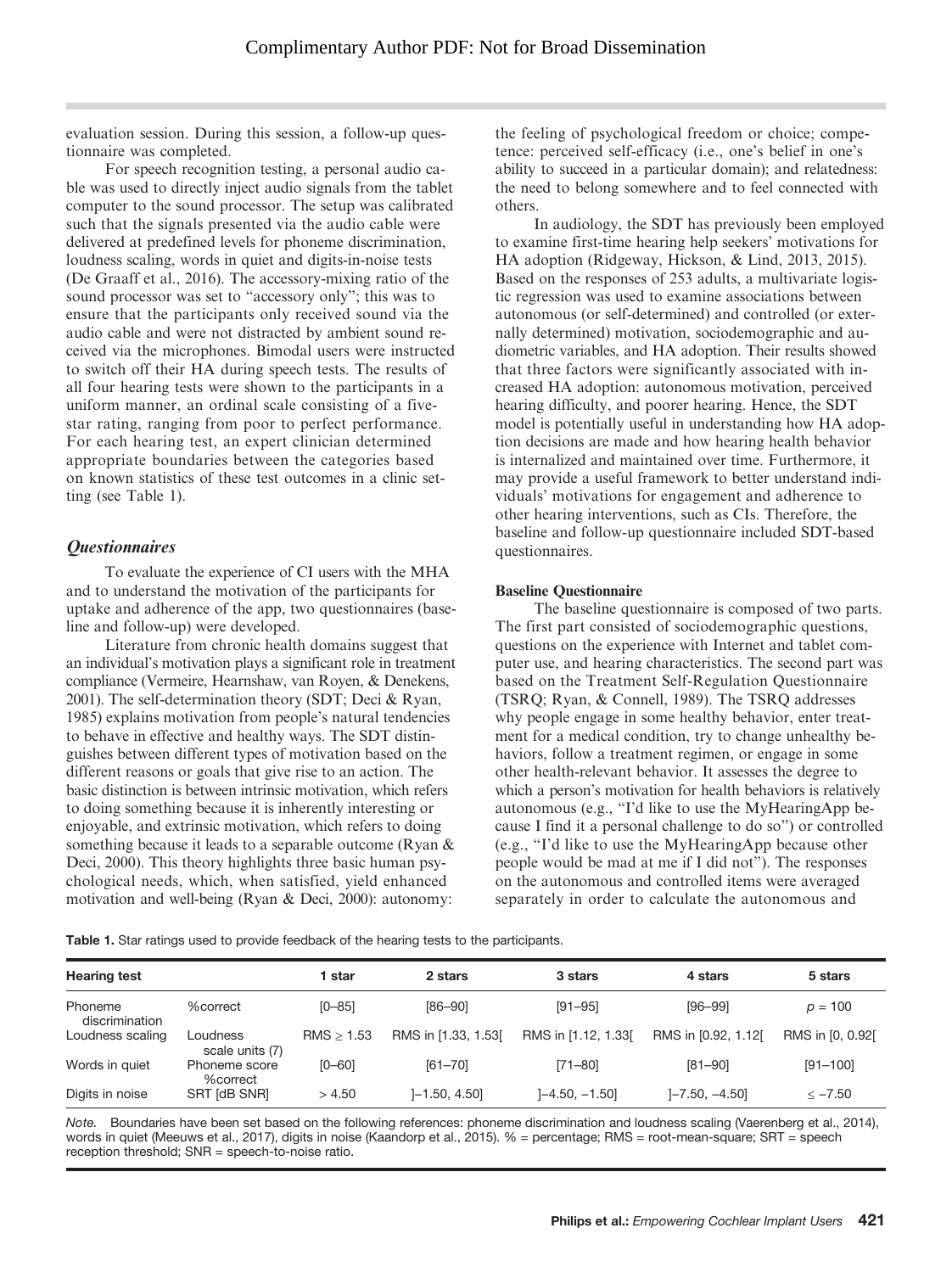controlled regulation scores for the target behavior. The scoring is performed using a 1 to 7 Likert scale from *not* at all true to very true. From previous TSRQ research, it is known that the autonomous style represents the most self-determined form of motivation and has consistently been associated with maintained behavior change and positive health care outcomes.

#### Follow-Up Questionnaire

The follow-up questionnaire consisted of three parts. First, participants were required to fill in the System Usability Scale (SUS; Brooke, 1996). This scale is a simple, 10-item scale giving a global view of subjective assessments of usability. It uses a 5-point Likert scale ranging from  $1 =$ strongly disagree to  $5 =$  strongly agree. To gain more insight in the evaluation of the MHA, the term *system* in the SUS was replaced by MyHearingApp. The SUS yields a single score (range: 0–100) representing a composite measure of the overall usability of the MHA, with a higher score indicating higher usability.

Second, the Intrinsic Motivation Inventory (IMI; Deci, Eghrari, Patrick, & Leone, 1994) was used. This is a multidimensional measurement device designed to assess participants' subjective experience related to a target activity in laboratory experiments. It has been used in several studies related to intrinsic motivation and self-regulation. The instrument assesses participants' interest/enjoyment, perceived competence, effort, value/usefulness, perceived pressure and tension, perceived choice while performing a given activity, and relatedness, each on a scale from 1 (not at all true) to 7 (very true), thus yielding seven subscale scores. The Relatedness subscale is used to gain insight in interpersonal interactions and was used to understand how the MHA possibly affected the role of the participants' family/friends regarding their CI (e.g., "Working with the MyHearingApp increased the involvement of my family/ friends in the care for my CI.").

Finally, participants' feedbacks were gathered regarding the MHA with respect to current functionalities and future use of the MHA. This was done by

- 1. Ranking exercise. Participants ranked the six functionalities from most useful (Score 6) to least useful (Score 1).
- 2. Descriptor words (based on Benedek & Milner, 2002). Participants were presented 30 descriptor words, of which 15 were categorized as positive (e.g., "stimulating, motivating") and the remaining 15 as negative (e.g., "too technical, boring"). Each participant was asked to identify five words that best described their experience with the MHA.
- 3. Yes/no questions. Participants were asked three yes/ no questions to assess the future use of the MHA, whether they would recommend the MHA to others, and finally, whether they thought the MHA improved the quality of their CI care. If needed, they could refine their answers (space was available for any comments on the yes/no questions).

## **Results**

## Baseline Questionnaire

#### Participants' Internet and Tablet Computer Experience

The majority of the participants (87%) reported going online on a daily basis, whereas the remaining participants used the Internet a couple of days per week (13%). Half of the participants rated themselves as having average Internet skills, whereas 31% stated being an experienced Internet user. The remaining participants rated their own Internet skills as "beginner." Ten participants possessed a tablet computer themselves, with the majority of them (60%) having over a year of experience with such a device. Two rated their own tablet computer skills as beginner, five as average user, and the remaining three as having advanced skills.

#### Subjects' Motivation to Participate in the Study (TSRQ)

Responses on the TSRQ questions (scale range: 1–7) were provided by 15 out of the 16 participants (one participant forgot to answer the questions relating to the TSRQ). Results showed that all subjects were highly autonomously motivated (average: 5.9,  $SD = 0.8$ , range: 3.5–7.0) with a variable amount of controlled regulation (average: 2.8,  $SD = 1.6$ , range: 1.0–6.6), which is in line with the expectation for a clinical study with volunteers. The autonomous style represents the most self-determined form of motivation and has consistently been associated with maintained behavior change and positive health care outcomes.

## Follow-Up Questionnaire

#### **SUS**

After the 4-week take-home trial with the MHA, the participants were asked to rate the usability of the app at the follow-up session. The averaged SUS score was 75.6 (range: 62.5–92.5,  $SD = 8.6$ ), corresponding to a good general usability rating (Bangor, Kortum, & Miller, 2008).

#### IMI

Seven subscales (ratings ranging from 1 to 7) of the IMI were taken into account, and results are shown in Figure 2, with high scores representing a positive outcome. Participants did not experience a lot of pressure while using the app (5.9,  $SD = 0.7$ ), valued it greatly (5.8,  $SD =$ 0.6), and found themselves competent to work with the app (5.5,  $SD = 1.2$ ). Moreover, they felt they had choice and autonomy  $(5.5, SD = 0.3)$  while working with the app, and they reported high levels of interest and enjoyment (5.3,  $SD = 0.6$ ). They have also put quite some effort in working with the app during the evaluation trial  $(5.2, SD = 0.8)$ . As the app does not contain any features yet to support communication functions, the rating on the relatedness with family and friends was low  $(2.9, SD = 1.2).$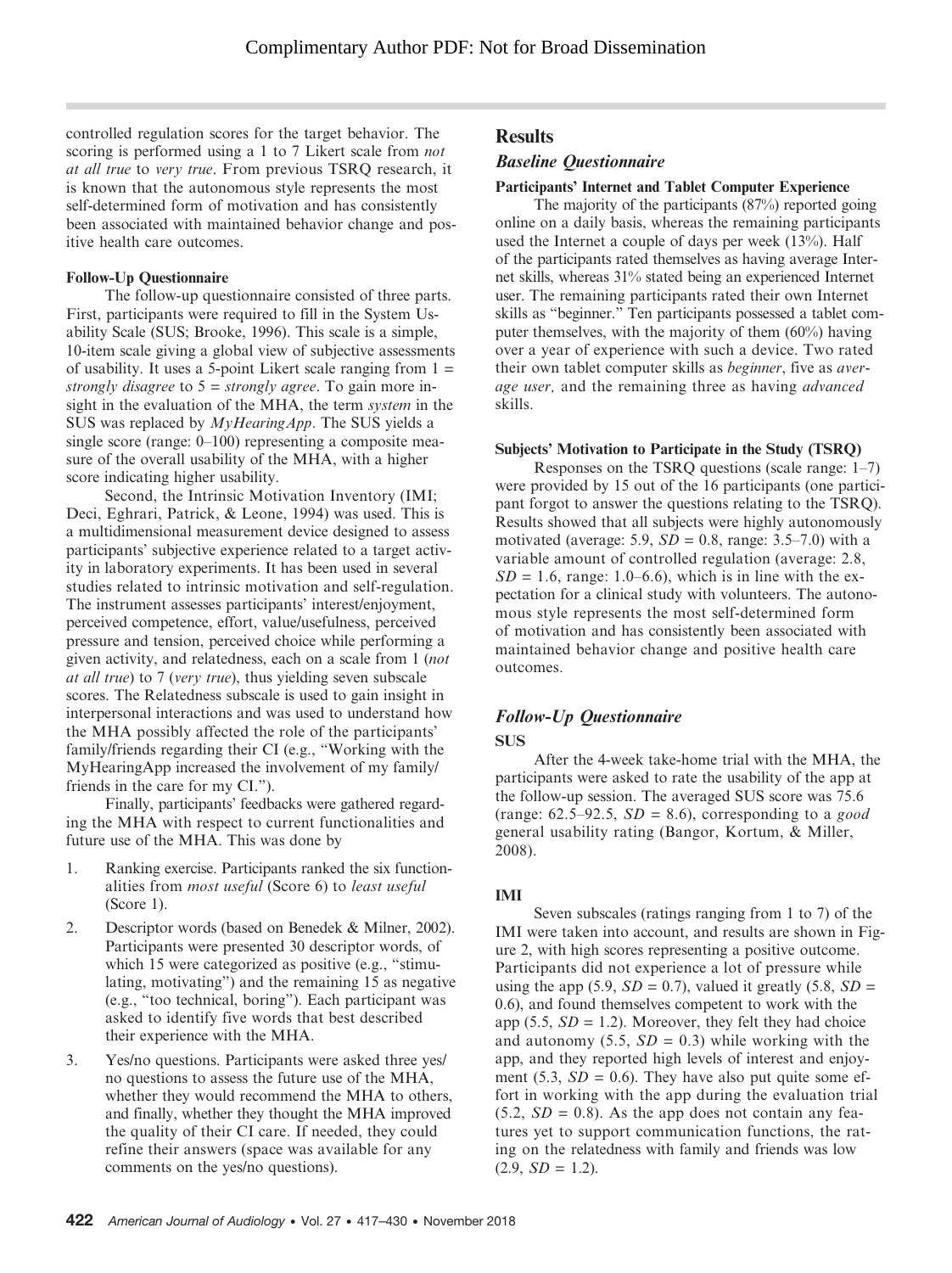

Figure 2. Averaged results (mean) of the Intrinsic Motivation Inventory ( $N = 16$ ). Bars represent standard deviations. The Pressure Tension subscale has been reversed; a high value represents less pressure/tension. IMI = Intrinsic Motivation Inventory.

## Ranking Exercise

The 16 participants had access to six different functionalities in the MHA, and they were asked to rank these from most useful (Score 1) to least useful (Score 6). Figure 3 shows the results of this ranking exercise averaged over all participants. The functionality clearly standing out in terms of participant usefulness was the possibility to perform

hearing tests in the home environment. The other functionalities received more average ratings.

#### Descriptor Words

The frequency of selection for participants' descriptor words to describe their experience with the MHA is illustrated in a word cloud in Figure 4, where words with

Figure 3. Averaged ranking results (mean) for the six different functionalities of the MyHearingApp ( $N = 16$ ). Bars represent standard errors. A low score (left side on the x-axis) implies a high ranking and is seen as most useful by the participants. A high score (right side of the x-axis) implies a lower ranking score and is seen as least useful by the participants.

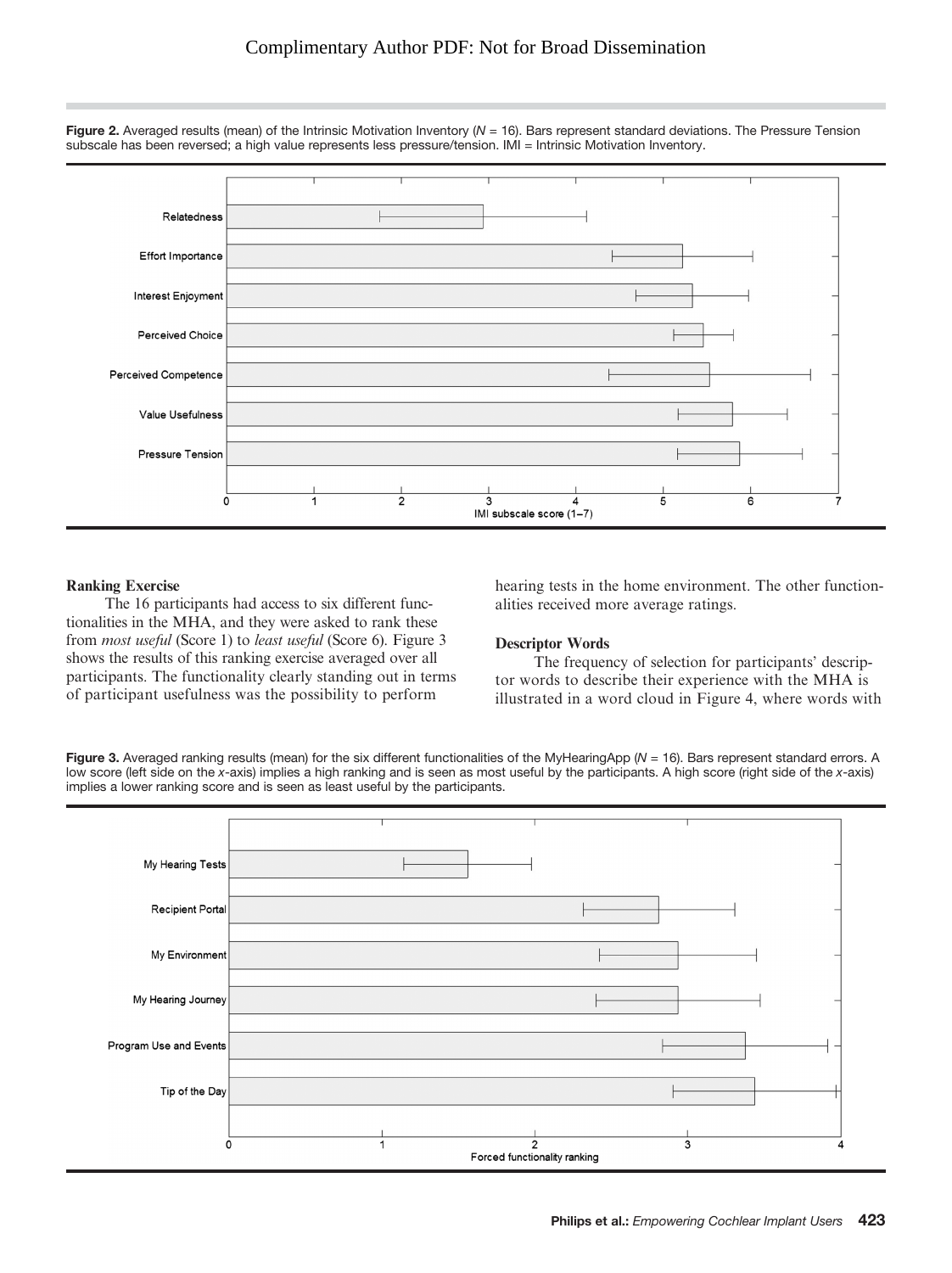Figure 4. Word cloud based on the selection of participants' descriptor words.



the greatest frequency of selection appear larger than those words that were less frequently selected. Accessible, motivating, and stimulating were the most frequently selected (by nine out of 16 participants). No words with a negative connotation were selected by any of the participants.

#### Future Use

Overall, the participants' feedback was overwhelmingly positive; the majority (93%) would like to use the MHA in the future and stated that having access to the app increased the quality of their CI care (93%). Only one participant was not keen on using MHA in the future. This participant commented that she felt she was already sufficiently proficient at managing her CI and that this tool did not provide her with additional useful information. All the participants indicated that they would recommend other CI users to use the MHA, however.

#### Tablet and Internet Experience

On average, participants having a personal tablet (besides the tablet computer they used during the study) indicated a lower SUS score ( $M = 73.8$ ,  $SD = 8.8$ ) compared with participants not possessing a tablet ( $M = 79.5$ ,  $SD = 7.8$ ). This difference was not significant,  $t(13) = -1.24$ ,  $p > .05$ . In addition, self-rated tablet and Internet competency (beginner, average, or experienced user) were taken into account, and no significant effect was found in the self-rated tablet competency,  $F(2, 11) = 2.94$ ,  $p > .05$ , nor self-rated Internet competency,  $F(2, 12) = 1,13, p > .05$ , on the SUS score.

## Hearing Test Frequency

Participants could only perform each of the four hearing tests once per day to overcome possible learning effects. They performed the hearing tests at their own will. Figure 5 shows the total number of hearing tests, summed over all four tests and performed by each participant, during the study. The participants are rank ordered based on their final CVC phoneme score. It was found that they conducted many hearing tests during the trial period. On

average, each participant performed 59.2 hearing tests (range: 23–106) during the 4-week study period. No significant correlation was obtained between the number of hearing tests and the final CVC phoneme score  $(r = .062, p = .82)$ , indicating that participants obtaining a high CVC score did not significantly perform more hearing tests compared with participants obtaining a lower CVC score.

## Analysis of the Milestones

Figure 6 shows which milestone was finally reached by each participant over time and how long it took to reach each milestone. The participants are rank ordered from the highest to lowest final milestone reached (e.g., Participant 1 reached Milestone 6, Participant 15 only reached Milestone 1). Note that the criterion to order the participants is different than the one used in Figure 5. Only achieved milestones are shown in the figure, indicated by the different shading levels (e.g., Participant 3 reached six milestones, whereas Participant 15 only reached one milestone). Seven (out of 15) participants reached the sixth and final milestone. Hence, eight participants were still trying to reach a milestone prior to the end of the study, but the time spent while still trying to reach this milestone is not shown. The amount of time needed to reach a certain milestone is indicated by the length of each block. The time needed to reach Milestones 2 and 5, which requested the participant to perform a hearing test, is shorter than the time needed to reach the remaining milestones. In order to reach these latter milestones, the participants were requested to spend a certain amount of time in a particular environment (e.g., use his or her sound processor for a total of 25 hr).

## **Discussion**

Because CI users are requesting a more proactive and patient-centered role in their CI care (Athalye et al., 2015) and the number of individuals receiving a CI will increase in the coming years (a tripling of numbers was seen in the last 7 years; Peters, Wyss, & Manrique, 2010), changes are needed to maintain the scalability of CI services. In this study, we evaluated the MHA on a tablet computer provided to senior experienced CI users in their home environment. More specifically, we evaluated the usability of the MHA in senior experienced CI users and explored participants' motivation for uptake of and adherence to the MHA.

Regarding the usability of the MHA, the average SUS score of 75.6 indicates good usability (Bangor et al., 2008). One participant was not able to connect the tablet computer with the Wi-Fi connection at home, and as a consequence, the MHA could not be launched. Moore, Rothpletz, and Preminger (2015) gained insight into the effect of chronological age on the acceptance of Internetbased hearing health care. They suggested that, in order to increase the likelihood of acceptance, discrepancies in computer self-efficacy and computer literacy should be given consideration. Moreover, Internet-based hearing health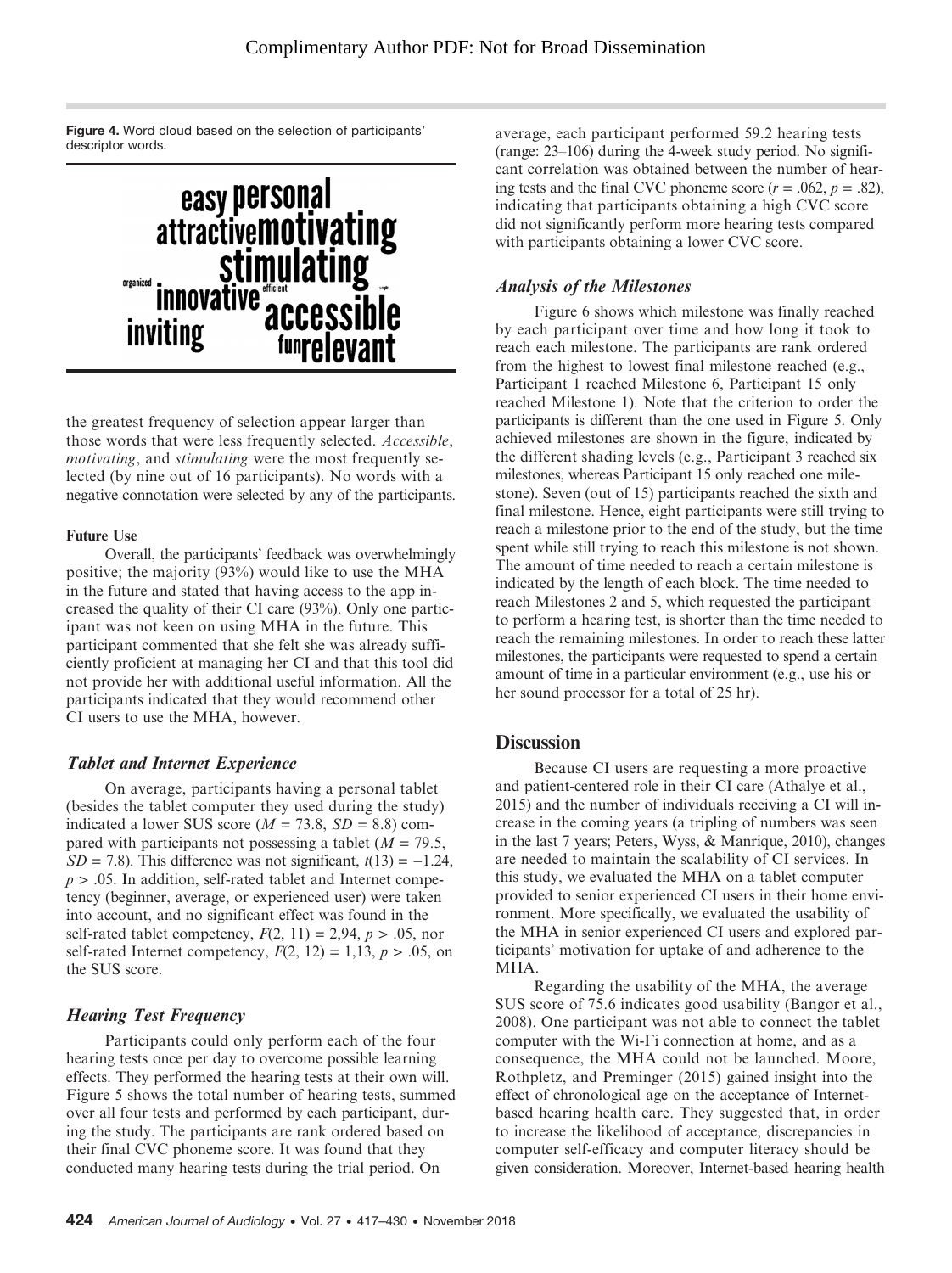

Figure 5. Total number of hearing tests performed during the study, per participant. Participants are rank ordered from lowest to highest final consonant–vowel–consonant (CVC) score, obtained at their final CVC test. The dashed line indicates the average number of tests performed.

care programs should be easy to navigate (Schneider, van Osch, & de Vries, 2012) and should incorporate video and audio fragments with text-based information (Hou, 2012).

With respect to the individual functionalities, currently available in the MHA, it is clear that our participants were in favor of being able to perform hearing tests in their home environment. Not only does the MHA provide them with more insight into their listening performance with

their current sound processor but it also enables them with the autonomy to perform these tests when and where they wish to do them, as opposed to when they are tested during an audiologic appointment in their CI clinic in a sound booth. Recently, H. E. Cullington and Agyemang-Prempeh (2017) evaluated the feasibility of an online speech recognition test (Digit Triplet Test, DTT) and questionnaire in the home environment of 17 adult CI users. Fifteen of the



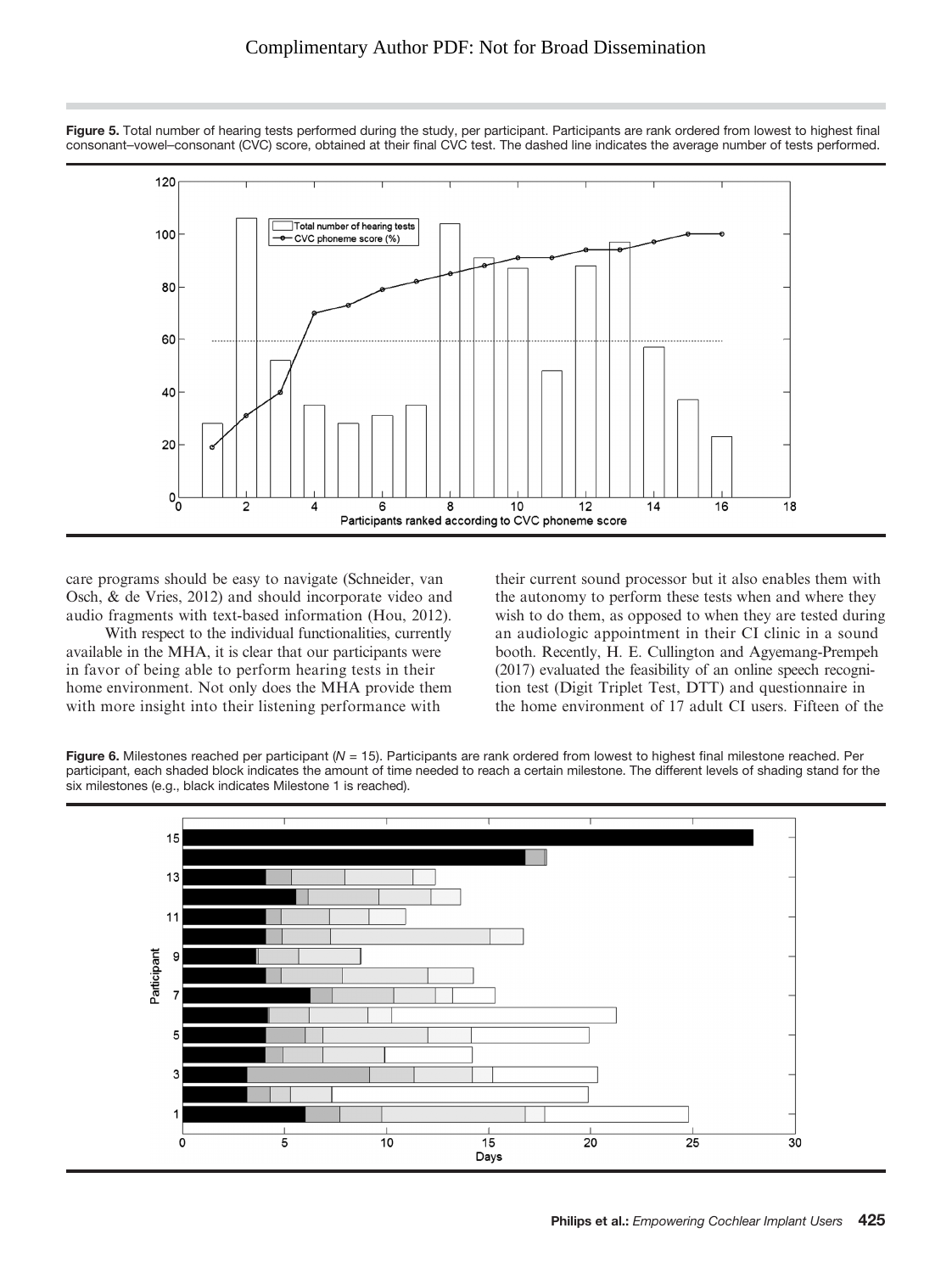participants (88%) were able to obtain a valid score on the DTT, and the majority felt positive about testing their own hearing using the DTT at home. It should be noted, however, that no training for the test was given; a simple link was sent by e-mail. The authors suggested that improved compliance may be obtained after one training session in the clinic to introduce the test. In our study, a short training session was indeed given, and no major issues with performing the hearing tests were found.

From the patient's perspective, participants were very keen on having access to the Recipient Portal. Research has shown that having access to personalized information is more useful compared with having access to general information of patients with chronic conditions (e.g., Urowitz et al., 2012). In the current study, most participants found it very useful having personalized information (e.g., warranty information) at a single location, accessible at any time. Kessels (2003) reported that between 40% and 80% of information communicated in a health care appointment is immediately forgotten. For the majority of CI users, most information on CI use, maintenance, warranty information, limitations, and communication strategies is provided within the first fitting session(s). At this first fitting session, CI users have very little speech understanding (Lenarz, Sönmez, Joseph, Büchner, & Lenarz, 2012). Their hearing is still poor, creating a risk that most information provided during the first fitting session might not even be understood by the CI user, who might therefore become dependent on his or her significant others regarding CI knowledge and problem solving. Kelly, Tolson, Day, McColgan, Kroll, and Maclaren (2013) explored what older people believed would enable them to adjust to and gain maximum benefit from wearing an HA. One of their key findings was that the informational needs of older HA users were not met because only 52% of HA users reported receiving enough practical help postfitting and only 41% reported receiving enough support. Furthermore, approximately 40% stated not feeling confident in the use of their HAs or controls. These findings on unmet informational support needs were already suggested in previous HA studies (Gatehouse, 2003; Jennings, 2009). As a CI is a more complex device than an HA, the unmet need of information certainly holds for CI users. Besides the lack of information, the way information is currently being delivered might also be adapted. Caposecco, Hickson, and Meyer (2014) analyzed the content, design, and readability of 36 printed HA manuals to determine if they are suitable for older adults. Their results showed that HA manuals are not optimal for this population, which is a concern because poorly designed manuals may impact on self-efficacy, outcomes, and success. Major perceived weaknesses of HA manuals concerned the inclusion of too many HA models in each user guide, frequent use of unfamiliar vocabulary, small text size and graphics, excessive amounts of technical information, and problems with layout. In a follow-up study, which evaluated a modified user guide for HA management, Caposecco, Hickson, Meyer, and Khan (2016) suggested that HA management information could also be provided through a

smartphone/tablet app, which uses diagrams and videos to supplement text. These findings are in line with our results, as having the Recipient Portal with short texts, videos, tips and tricks, and testimonials from peers as information source was well received by the participants.

Thirdly, participants appreciated having access to their data logs via the My Environment functionality. With the commercially available Nucleus 6 CP900 system, longterm averaged data logs (from the previous fitting until the current fitting) are available to the CI professional, not to the CI user. By giving the CI users insight into their own listening environment, they might better understand in what kind of environments they mainly use their CI and might use this knowledge to initiate new behaviors. They can also share this information with other caregivers, such as speech and language therapists, which may improve the quality of their counseling. For example, someone who spends most of his or her time in a quiet (unchallenging) environment might consider changing this by going out more often or trying to have conversations in more challenging listening environments.

Fourthly, having access to "My Hearing Journey" received an equal ranking score as the "My Environment" functionality. In our study, each participant could earn the same six milestones. These milestones were not particularly ambitious (e.g., use your sound processor for 25 hr) but were set up to motivate the participants to keep using the MHA during the 4-week study period. Previous research has taken into account gamification for seniors in order to increase adherence to eHealth applications (de Vette, Tabak, Dekker-van Weering, & Vollenbroek-Hutten, 2015). According to de Vette et al. (2015), gamification is the application of game elements to the nongame fields to motivate and increase user activity and retention. Recently, Allam, Kostova, Nakamoto, and Schulz (2015) have already provided evidence of the potential positive effect of gamification on health and behavioral outcomes.

As it is known that patients who are active and involved in their own care have improved health outcomes (Hibbard, Mahoney, Stockard, & Tusler, 2005; Mosen et al., 2007), we explored our participants' motivation for uptake of and adherence to the MHA. The positive results of the IMI on a group level indicated that participants perceived the MHA to be interesting and that they enjoyed engagement with it ("interest/enjoyment" was high). As the interest/ enjoyment subscale is considered the self-report measure of the intrinsic motivation, the participants' intrinsic motivation to make use of the MHA was high. Intrinsic motivation refers to doing something because it is inherently interesting or enjoyable (Ryan & Deci, 2000). Hence, intrinsic motivation is important for completing a task (in this case, the MHA). The participants also indicated possessing the right competences to use the MHA. Although they did their best during the evaluation trial ("effort" was high), they did not perceive mental stress during the evaluation ("pressure/tension" was low). Furthermore, they valued the MHA greatly ("value" was high). Henshaw, McCormack, and Ferguson (2015) explored intrinsic and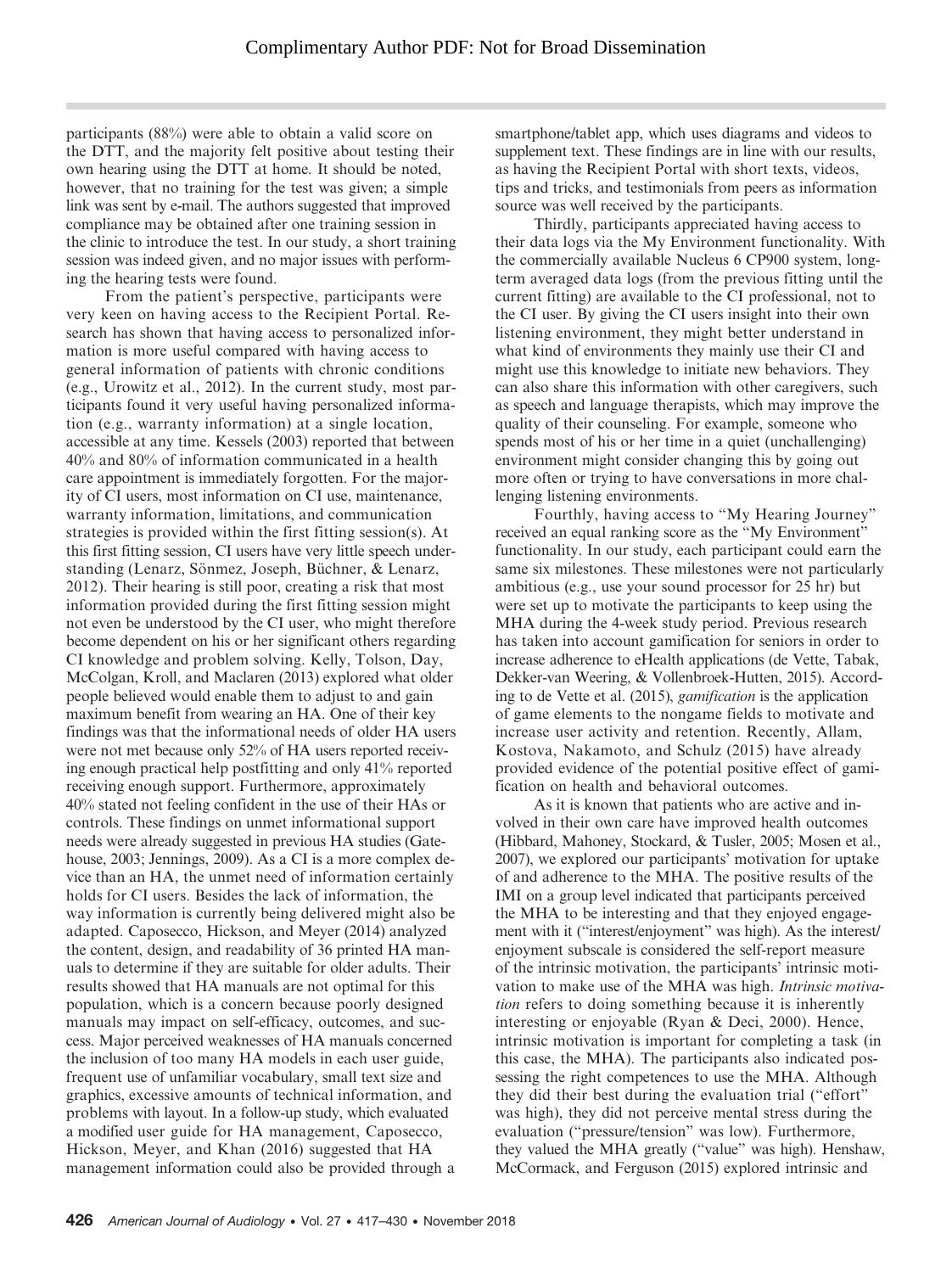extrinsic motivations in uptake and engagement with and adherence to computer-based auditory training (CBAT). Participants found the CBAT intervention easy to use, interesting, and enjoyable. Initial participation in the study was associated with extrinsic motivation (e.g., hearing difficulties). However, engagement and adherence with CBAT was influenced by intrinsic (e.g., desire to achieve higher scores) and extrinsic (e.g., to help others with hearing loss) motivations. Furthermore, Ferguson et al. (2016) evaluated the benefits of a multimedia educational program for first-time HA users. They developed a series of seven short interactive videos that covered a broad range of practical and psychosocial issues relevant to their target group. These videos were rated as highly useful, and the majority of users agreed that the videos were enjoyable. One of the interesting findings of this study was that reusing the videos was common, with at least half of the participants watching the videos two or more times, and some using them up to six or seven times. Ferguson et al. considered that this reusability suggests that their participants were using the videos as a means to self-manage their hearing loss, HA, and communication. As such, reusability was seen as an indicator of motivation. Reusability can also be seen as an indicator for motivation and adherence in our study. Indeed, although participants were not instructed to perform hearing tests on a regular basis and they could only perform each hearing test once per day, we found that participants performed on average 59 hearing tests over a 4-week period. As such, the intervention was used throughout the entire trial period, and these data serve as a behavioral measure of adherence. Moreover, the number of hearing tests performed was not correlated with speech perception outcomes with the CI, indicating that not only "star performers" appreciate the opportunity to check their hearing at home.

Finally, descriptors of their experience with the MHA from the postquestionnaire were highly positive in nature, with participants selecting only positive descriptor words, such as accessible, motivating, and stimulating.

## Limitations of the Study

The current study is not without limitations. First, the small participant group included in this study may limit generalizability of the results to all CI users. Moreover, the participants who took part in this study were a volunteer sample and, therefore, may have different motivations from the group of CI users who choose not to take part. Thirdly, the participants were recruited from the Dutch CI user society, and it is likely that individuals who are more engaged with their health care and generally more intrinsically motivated joined the study. Therefore, the participant sample source is likely biased. In addition, these participants were aware that the study explored the usability of an eHealth application on a tablet computer, introducing the possibility of reporting bias. A recent study by Maidment, Brassington, Wharrad, and Ferguson (2016) showed that greater Internet competency predicts superior practical HA

knowledge and handling skills in first-time HA users. In our study, no difference in the SUS score could be attributed to the self-rated tablet and Internet competency. Possibly, the participants from our study who indicated their tablet and Internet competencies as beginner would in fact have greater tablet and computer skills compared with the cohort of senior experienced CI users. As such, it is unlikely that all senior experienced CI users would be willing or would have the skills to make use of an eHealth application with their CI. Another limitation is that, currently, the MHA is only compatible with the Nucleus 6 CP910 sound processor. In the future, gaining insight in the added value of the app outside of a study concept would provide information into the real-world perspective of all users.

In this study, participants were asked to use a direct connection between their speech processor and the tablet computer (personal audio cable). Hence, background noise at home was eliminated, and there was no dependence on computer speaker quality. Some participants indicated that making use of the personal audio cable was not convenient. Also the My Environment functionality could only be used if data from the CR230 Remote Assistant were uploaded to the tablet computer by means of a USB cable. Usability for less technically able CI users could be increased by reducing the technical requirements of the MHA.

## Future Directions

Apart from senior experienced CI users, other target groups might also benefit from an eHealth tool. One particular group is parents of CI children. By means of an eHealth tool, parents might be able to gain more insight in the current CI use of their child and be more involved in the care for their child's CI. Because it has been suggested that the timing of the delivery of educational support is most beneficial early on in the HA users' journey (Kramer, Allessie, Dondorp, Zekveld, & Kapteyn, 2005), offering the MHA to adult users with newly implanted CIs is of interest. De Graaff et al. (2018) have performed a study with this target group to investigate the possible benefits of the MHA during the first months of their CI hearing journey. Finally, significant others (family, spouse, professional care workers) could also benefit from such an eHealth tool. As such, significant others could be effectively engaged in the rehabilitation process. Recently, Grenness, Meyer, Scarinci, Ekberg, and Hickson (2016) pointed out the importance of recognizing the needs of significant others and considering both the person with hearing impairment and the significant other in any clinical exchange, which might result in a family-centered care.

Currently, no auditory training functionality was included in the MHA. Henshaw et al. (2015) offered a 4-week CBAT intervention to 44 adults with mild sensorineural hearing loss who did not have an HA. The participants experienced a benefit of the intervention in terms of improved concentration and attention, and they reported being more aware of their hearing difficulties. Possibly, CI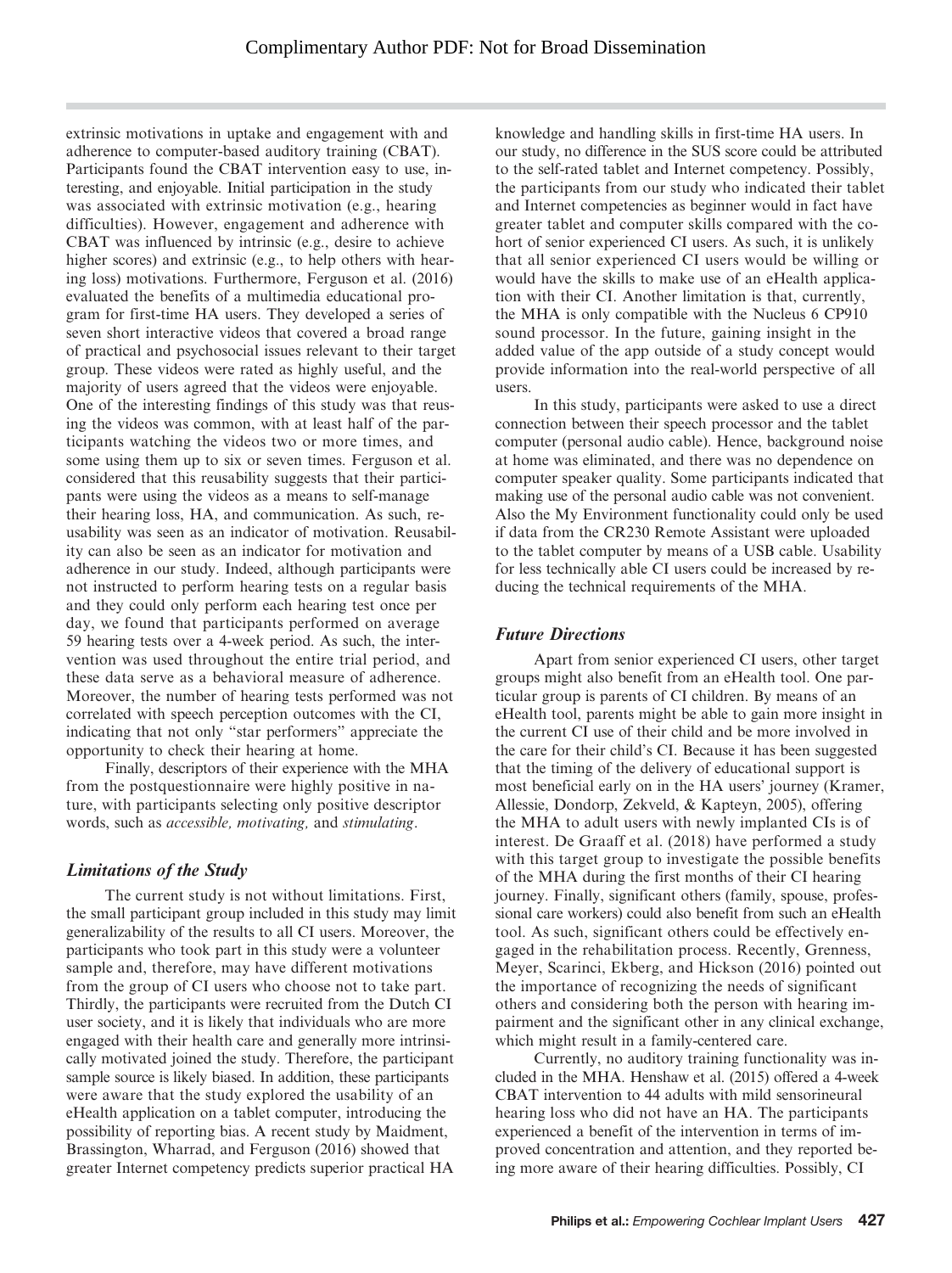users' hearing journey might be facilitated if they have easy access to an individualized auditory training functionality within the MHA.

Another functionality that might be included in the app in the future is the possibility to self-adjust the upper electrical stimulation levels of the user programs. For cochlear CI recipients, mySmartSound can be activated by the audiologist, which allows CI recipients to fine tune their hearing in real-world listening environments by allowing them to adjust the bass, the treble, and the master volume. The ability to self-adjust the upper electrical stimulation levels by CI recipients in the home environment has already been explored by Vroegop, Dingemanse, van der Schroeff, Metselaar, and Goedegebure (2017). They concluded that self-adjustment is a useful and clinically applicable tool that may help CI recipients to improve perceived sound quality in their daily lives.

Furthermore, the Recipient Portal could be divided into "chunks" of information instead of the current mode of delivery ("one-size-fits-all"). As such, these chunks of information could be ordered and delivered based on the hearing journey CI users are going through. Ferguson et al. (2016) developed a series of seven short interactive videos for first-time HA users and established the level of accessibility, take-up, acceptability, and adherence. The interactive videos were rated as highly useful and enjoyable by the majority of the participants. By individualized tailoring of information and hearing tests, to maximize the relevance to the users of the MHA, usage of the app could be increased. Hence, users could perform hearing tests whenever and wherever they want, and they have a reliable information source regarding CI issues, which allows them to have a more proactive role in their CI care than is currently available. Moreover, a shift from a clinic-led schedule to a patient-centered schedule will become feasible. The current CI pathway typically involves annual visits to the CI center for the duration of the patients' life. These visits are scheduled by the clinic, and as such, some of these review visits may provide little benefit to the CI user. Making the CI care pathway more patient centered instead, implying that the CI user attends the clinic only as needed rather than for routine appointments, may provide a more efficient service (H. Cullington et al., 2016). As such, making use of such a tool as the MHA could be a real game changer to current CI service delivery.

## **Conclusion**

This study evaluated a tablet computer application (MHA) for experienced senior CI users by means of a prospective design, which provided novel insights into delivering CI care into the home of the CI user. The results showed that being able to perform hearing tests at home is ranked as the most relevant functionality within the MHA. According to the IMI, participants reported high levels of interest and enjoyment and found themselves competent but not stressed while working with the app. To conclude, we can suggest that such an eHealth tool is of value and can

facilitate the transition from a clinic-led CI care to a patientcentered CI care for experienced senior CI users, where they feel more empowered in the self-management of their hearing implant device.

## Acknowledgments

Portions of this article were presented at the 3rd International Internet & Audiology Meeting, Louisville, KY. This research was part of the Supported Hearing in Elderly Citizens project, funded by AAL JP (project number 2013-6-065). The authors would like to thank Feike de Graaff for her contribution, Ann De Bolster and Stefan Lievens for developing the MyHearingApp, Tobias Busch for developing the MyHearingApp GUI, and all study participants for their involvement in the research.

## References

- Allam, A., Kostova, Z., Nakamoto, K., & Schulz, P. J. (2015). The effect of social support features and gamification on a web-based intervention for rheumatoid arthritis patients: Randomized controlled trial. Journal of Medical Internet Research, 17(1), e14.
- Archbold, S., & O'Donoghue, G. M. (2007). Ensuring the longterm use of cochlear implants in children: The importance of engaging local resources and expertise. Ear and Hearing, 28(Suppl. 2), 3S–6S.
- Athalye, S., Archbold, S., Mulla, I., Lutman, M., & Nikolopoulous, T. (2015). Exploring views on current and future cochlear implant service delivery: The perspectives of users, parents and professionals at cochlear implant centres and in the community. Cochlear Implants International, 16(5), 241–253.
- Bangor, A., Kortum, P. T., & Miller, J. T. (2008). An empirical evaluation of the System Usability Scale. International Journal of Human Computer Interaction, 24(6), 574–594.
- Benedek, J., & Milner, T. (2002). Measuring desirability: New methods for evaluating desirability in a usability lab setting. In Proceedings of the Usability Professional Association Conference, Orlando, FL.
- Bosman, A. J., & Smoorenburg, G. F. (1995). Intelligibility of Dutch CVC syllables and sentences for listeners with normal hearing and with three types of hearing impairment. Audiology, 34(5), 260–284.
- Brooke, J. (1996). SUS: A quick and dirty usability scale. In P. W. Jordan, B. Thomas, B. A. Weerdmeester, & A. L. McClelland (Eds.), Usability evaluation in industry. London, United Kingdom: Taylor & Francis.
- Caposecco, A., Hickson, L., & Meyer, C. (2014). Hearing aid user guides: Suitability for older adults. International Journal of Audiology, 53(Suppl. 1), S43–S51.
- Caposecco, A., Hickson, L., Meyer, C., & Khan, A. (2016). Evaluation of a modified user guide for hearing aid management. Ear and Hearing, 37(1), 27–37.
- Cullington, H., Kitterick, P., DeBold, L., Weal, M., Clarke, N., Newberry, E., & Aubert, L. (2016). Personalised long-term follow-up of cochlear implant patients using remote care, compared with those on the standard care pathway: Study protocol for a feasibility randomised controlled trial. BMJ Open, 13(5), e011342.
- Cullington, H. E., & Agyemang-Prempeh, A. (2017). Person-centred cochlear implant care: Assessing the need for clinic intervention in adults with cochlear implants using a dual approach of an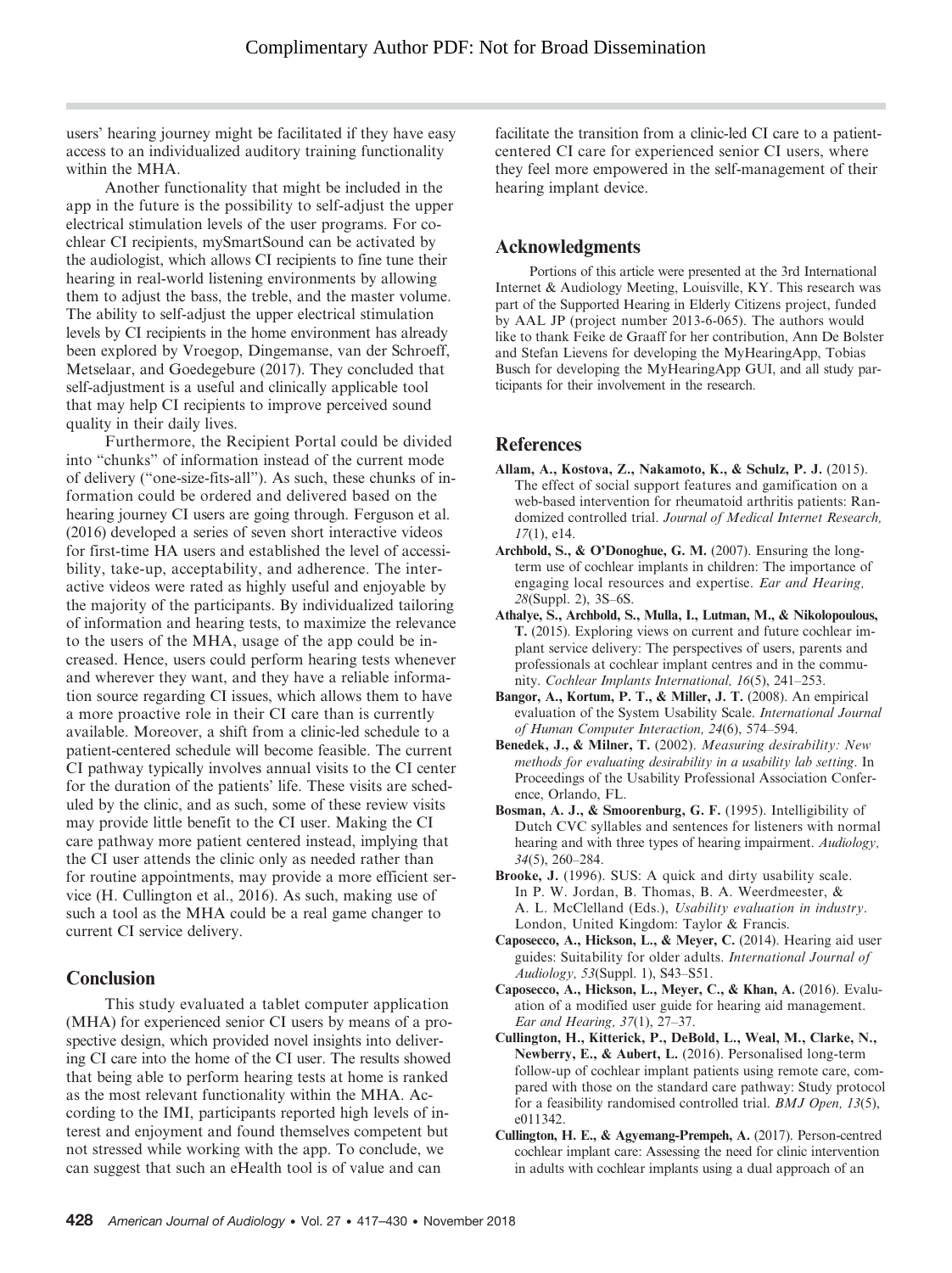online speech recognition test and a questionnaire. Cochlear Implants International, 18(2), 76–88.

- Deci, E. L., Eghrari, H., Patrick, B. C., & Leone, D. R. (1994). Facilitating internalization: The self-determination theory perspective. Journal of Personality, 62(1), 119-142.
- Deci, E. L., & Ryan, R. M. (1985). Intrinsic motivation and selfdetermination in human behavior. New York, NY: Plenum Publishing Co.
- De Graaff, F., Huysmans, E., Qazi, O. U., Vanpoucke, F. J., Merkus, P., Goverts, S. T., & Smits, C. (2016). The development of remote speech recognition tests for adult cochlear implant users: The effect of presentation mode of the noise and a reliable method to deliver sound in home environments. Audiology and Neurotology, 21(Suppl. 1), 48–54.
- De Graaff, F., Huysmans, E., Philips, B., Merkus, P., Goverts, S. T., Kramer, S. E., & Smits, C. (2018). Home self-assessment of speech recognition in the care pathway for newly-implanted adult cochlear implant users. Manuscript submitted for publication.
- De Raeve, L., & van Hardeveld, R. (2014). Prevalence of cochlear implants in Europe: What do we know and what can we expect. Journal of Hearing Science, 3(4), 9–19.
- de Vette, F., Tabak, M., Dekker-van Weering, M., & Vollenbroek-Hutten, M. (2015). Engaging elderly people in telemedicine through gamification. JMIR Serious Games, 18(2), e9.
- Ferguson, M., Brandreth, M., Brassington, W., Leighton, P., & Wharrad, H. (2016). A randomized controlled trial to evaluate the benefits of a multimedia educational program for first-time hearing aid users. Ear and Hearing, 37(2), 123-136.
- Ferguson, M., Brandreth, M., Brassington, W., & Wharrad, H. (2015). Information retention and overload in first-time hearing aid users: An interactive multimedia educational solution. American Journal of Audiology, 24(3), 329–332.
- Gatehouse, S. (2003). Rehabilitation: Identification of needs, priorities and expectations, and the evaluation of benefit. International Journal of Audiology, 42(Suppl. 2), S77–S83.
- Govaerts, P. J., Daemers, K., Yperman, M., De Beukelaer, C., De Saegher, G., & De Ceulaer, G. (2006). Auditory speech sounds evaluation (A§E®): A new test to assess detection, discrimination and identification in hearing impairment. Cochlear Implants International, 7(2), 97–106.
- Greenwell, K., Featherstone, D., & Hoare, D. J. (2015). The application of intervention coding methodology to describe the tinnitus E-programme, an Internet-delivered self-help intervention for tinnitus. American Journal of Audiology, 24(3), 311–315.
- Grenness, C., Hickson, L., Laplante-Lévesque, A., & Davidson, B. (2014). Patient-centred care: A review for rehabilitative audiologists. International Journal of Audiology, 53(Suppl. 1), S60–S67.
- Grenness, C., Meyer, C., Scarinci, N., Ekberg, K., & Hickson, L. (2016). The international classification of functioning, disability and health as a framework for providing patient- and familycentered audiological care for older adults and their significant others. Seminars in Hearing, 37(3), 187–199.
- Henshaw, H., & Ferguson, M. A. (2013). Efficacy of individual computer-based auditory training for people with hearing loss: A systematic review of the evidence. PLoS One, 10(5), e62836.
- Henshaw, H., McCormack, A., & Ferguson, M. A. (2015). Intrinsic and extrinsic motivation is associated with computer-based auditory training uptake, engagement, and adherence for people with hearing loss. Frontiers in Psychology, 6(6), 1067.
- Hesser, H., Gustafsson, T., Lundén, C., Henrikson, O., Fattahi, K., Johnsson, E., ... Andersson, G. (2012). A randomized controlled trial of Internet-delivered cognitive behavior therapy and acceptance and commitment therapy in the treatment of

tinnitus. Journal of Consulting and Clinical Psychology, 80(4), 649–661.

- Hibbard, J. H., Mahoney, E. R., Stockard, J., & Tusler, M. (2005). Development and testing of a short form of the patient activation measure. Health Services Research, 40(6 Pt. 1), 1918–1930.
- Hou, S. I. (2012). Health literacy online: A guide to writing and designing easy-to-use health web sites. Health Promotion Practice, 13, 577–580.
- IBM Corp. (2011). IBM SPSS Statistics for Windows, Version 20.0. Armonk, NY: IBM Corp.
- Jennings, M. B. (2009). Clinical report: Evaluating the efficacy of a group audiologic rehabilitation program for adults with hearing loss using a goal attainment scaling approach. Canadian Journal of Speech-Language Pathology and Audiology, 33(3), 146–153.
- Kaandorp, M. W., Smits, C., Merkus, P., Goverts, S. T., & Festen, J. M. (2015). Assessing speech recognition abilities with digits in noise in cochlear implant and hearing aid users. International Journal of Audiology, 54(1), 48–57.
- Kelly, T. B., Tolson, D., Day, T., McColgan, G., Kroll, T., & Maclaren, W. (2013). Older people's views on what they need to successfully adjust to life with a hearing aid. Health & Social Care in the Community, 21(3), 293–302.
- Kessels, R. P. (2003). Patients' memory for medical information. Journal of the Royal Society of Medicine, 96(5), 219–222.
- Kramer, S. E., Allessie, G. H., Dondorp, A. W., Zekveld, A. A., & Kapteyn, T. S. (2005). A home education program for older adults with hearing impairment and their significant others: A randomized trial evaluating short- and long-term effects. International Journal of Audiology, 44(5), 255–264.
- Lenarz, M., Sönmez, H., Joseph, G., Büchner, A., & Lenarz, T. (2012). Cochlear implant performance in geriatric patients. Laryngoscope, 122(6), 1361–1365.
- Maidment, D., Brassington, W., Wharrad, H., & Ferguson, M. (2016). Internet competency predicts practical hearing aid knowledge and skills in first-time hearing aid users. American Journal of Audiology, 25(3S), 303–307.
- Mauger, S. J., Warren, C. D., Knight, M. R., Goorevich, M., & Nel, E. (2014). Clinical evaluation of the Nucleus® 6 cochlear implant system: Performance improvements with SmartSoundiQ. International Journal of Audiology, 53, 564–576.
- Meeuws, M., Pascoal, D., Bermejo, I., Artaso, M., De Ceulaer, G., & Govaerts, P. J. (2017). Computer-assisted CI fitting: Is the learning capacity of the intelligent agent FOX beneficial for speech understanding? Cochlear Implants International, 18(4), 198–206.
- Molander, P., Hesser, H., Weineland, S., Bergwall, K., Buck, S., Hansson-Malmlöf, J., ... Andersson, G. (2015). Internet-based acceptance and commitment therapy for psychological distress experienced by people with hearing problems: Study protocol for a randomized controlled trial. American Journal of Audiology, 24(3), 307–310.
- Moore, A. N., Rothpletz, A. M., & Preminger, J. E. (2015). The effect of chronological age on the acceptance of Internet-based hearing health care. American Journal of Audiology, 24(3), 280–283.
- Mosen, D. M., Schmittdiel, J., Hibbard, J., Sobel, D., Remmers, C., & Bellows, J. (2007). Is patient activation associated with outcomes of care for adults with chronic conditions? The Journal of Ambulatory Care Management, 30(1), 21–29.
- Peters, B. R., Wyss, J., & Manrique, M. (2010). Worldwide trends in bilateral cochlear implantation. Laryngoscope, 120(Suppl. 2), S17–S44.
- Punch, R., & Hyde, M. B. (2011). Communication, psychosocial, and educational outcomes of children with cochlear implants